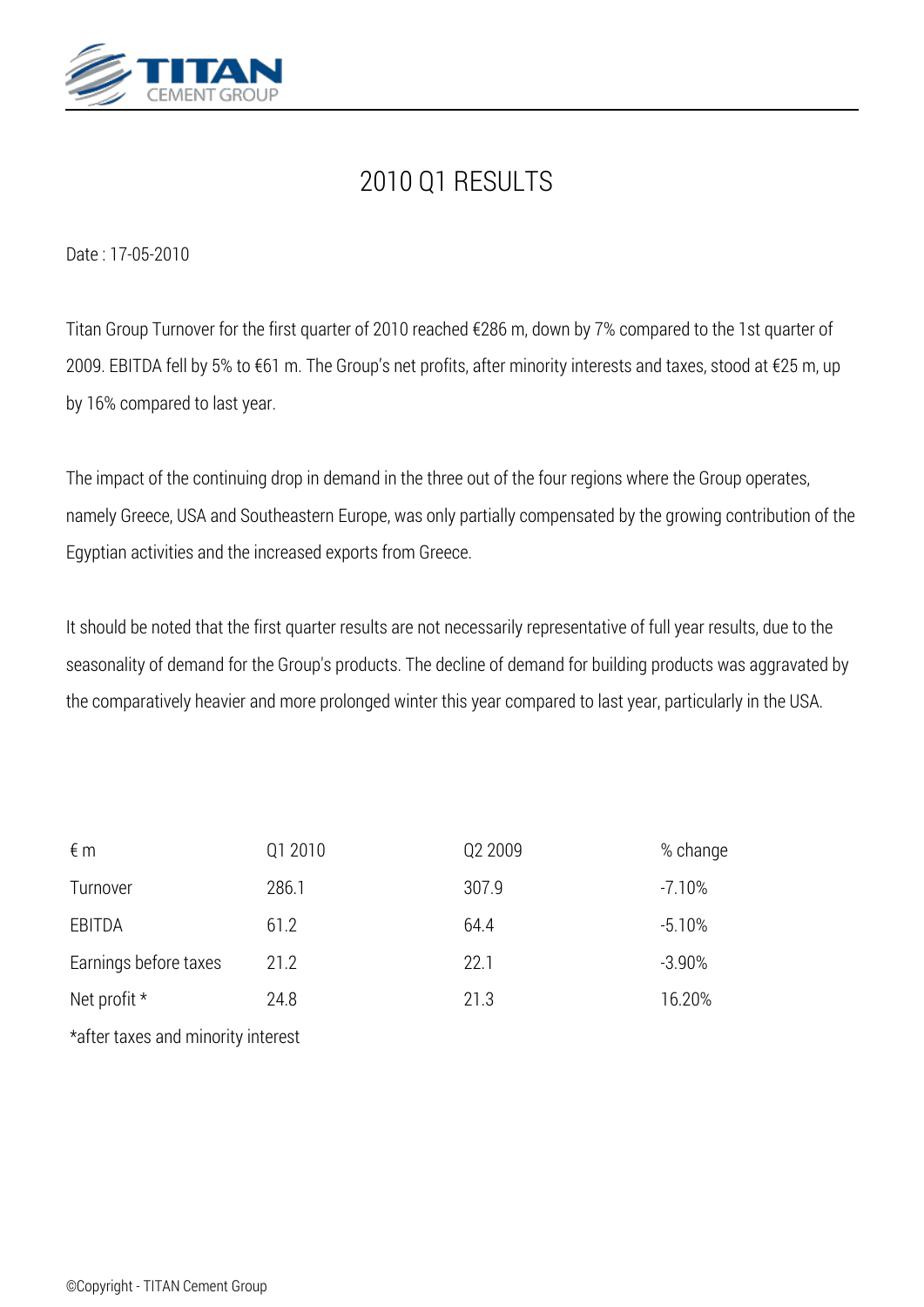

*In Greece, construction activity declined for a fourth consecutive year, and there was a significant drop in sales for all Group products. However, increased exports and the comparatively lower cost of solid fuels, versus last year's period, helped support operating results. EBITDA decreased by 1% compared to the first quarter of 2009, and stood at €22 m.*

*In the USA, the already extremely difficult situation in the building materials market was exacerbated by adverse weather conditions, leading to a further significant drop in sales. EBITDA was negative by €6 m.*

*In Southeastern Europe, the construction sector continued on a negative trend due to the financial crisis, with Bulgaria's market suffering the most. The Group's new greenfield plant in Albania, with an annual capacity of 1.5 m tons, started its operation in late March, and had no economic contribution during the first quarter. In total, EBITDA in Southeastern Europe rose by 61% to €12 m, assisted by positive extraordinary gains.*

*In Egypt, demand for construction materials continued its rise in Egypt, but at a lower pace. The second production line of the Beni Suef plant, with an annual capacity of 1.5 m tons, contributed significantly to the rise in profit levels. In Turkey demand grew, but there was also pressure on exports, leading to stagnation in financial results. EBITDA increased by 30% and amounted to €34 m, rendering the Eastern Mediterranean region the Group's most profitable for the year's first quarter.*

*On 23/3/10, Titan Group signed a contract with the International Finance Corporation (IFC) providing for a €80 m equity investment by IFC for roughly 16% of Titan's business in Egypt. IFC's investment is expected to be concluded by mid-2010. The collaboration with an organization such as IFC is expected to add significant value to Titan's investment in Egypt.*

*On 30/3/10, Titan America sold its Cumberland quarry in Kentucky, USA for \$42 m, excluding outstanding receivables. This quarry is located far from the Group's activities and was not a strategically important asset.*

*The Group's overall results were positively affected by the reduction in financial expenses and lower taxation resulting from the tax return in the USA. Net debt amounted to €988 m, compared to €1,154 m at the same time last year. Finally, the Group's total investments were limited to €22 m this quarter versus €55 m in the same*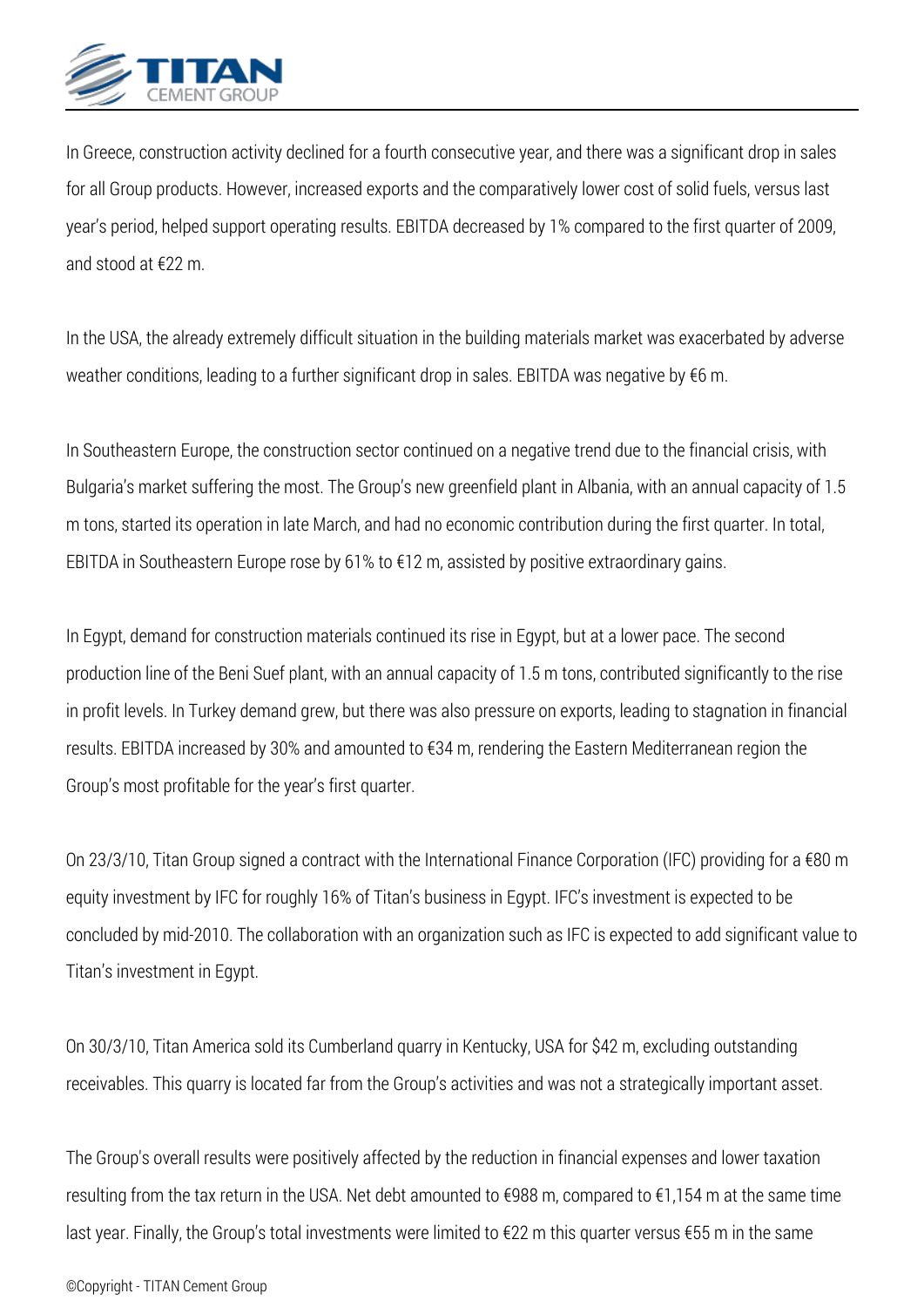

*period last year, due to the completion of the major project in Egypt.*

## *SIGNIFICANT POST-BALANCE SHEET EVENTS*

*On 6/4/10, the US Army Corps of Engineers issued to Titan Group's subsidiary in the US, Tarmac America LLC, a permit to mine in the Lake Belt area of Miami-Dade in Florida. The new permit has a tenure of 20 years. This permit is not expected to have a significant impact on current operations and profitability, within the context of current depressed market conditions. However, it represents the positive outcome of a three-year-long process and allows Titan a long term focus on operating excellence and environmental stewardship in the region.*

*On 21/4/10, Standard's & Poor's reconfirmed the Group's long term credit rating at BB+, with positive outlook.*

## *2010 OUTLOOK*

*The global financial crisis continues to affect the demand for building materials, especially in developed markets. The Group's management continues to focus mainly on the generation of positive cash flows and the conservative management of liquidity, by paying off debt and restricting administrative and operating expenses.*

*In Greece, the reduction in disposable income, as a result of the measures to reduce public sector deficits, combined with the credit crunch, are expected to result in a further drop in building activity.*

*A small recovery in construction activity is expected in the USA within 2010. The Portland Cement Association forecasts a 5% increase of cement consumption for 2010, from the extremely low levels of 2009. Given the reduced consumption during the first months of the year, an improvement is expected for the remaining part of 2010, due to the Stimulus Package and an improvement in the housing market.*

*In SE Europe, no material changes compared to 2009 are expected as far as market conditions are concerned. It is anticipated that the consumption of building materials in the region will remain at low levels. The Group's results however will benefit in the second quarter by the commissioning of the new1.5 m ton greenfield plant in Albania.*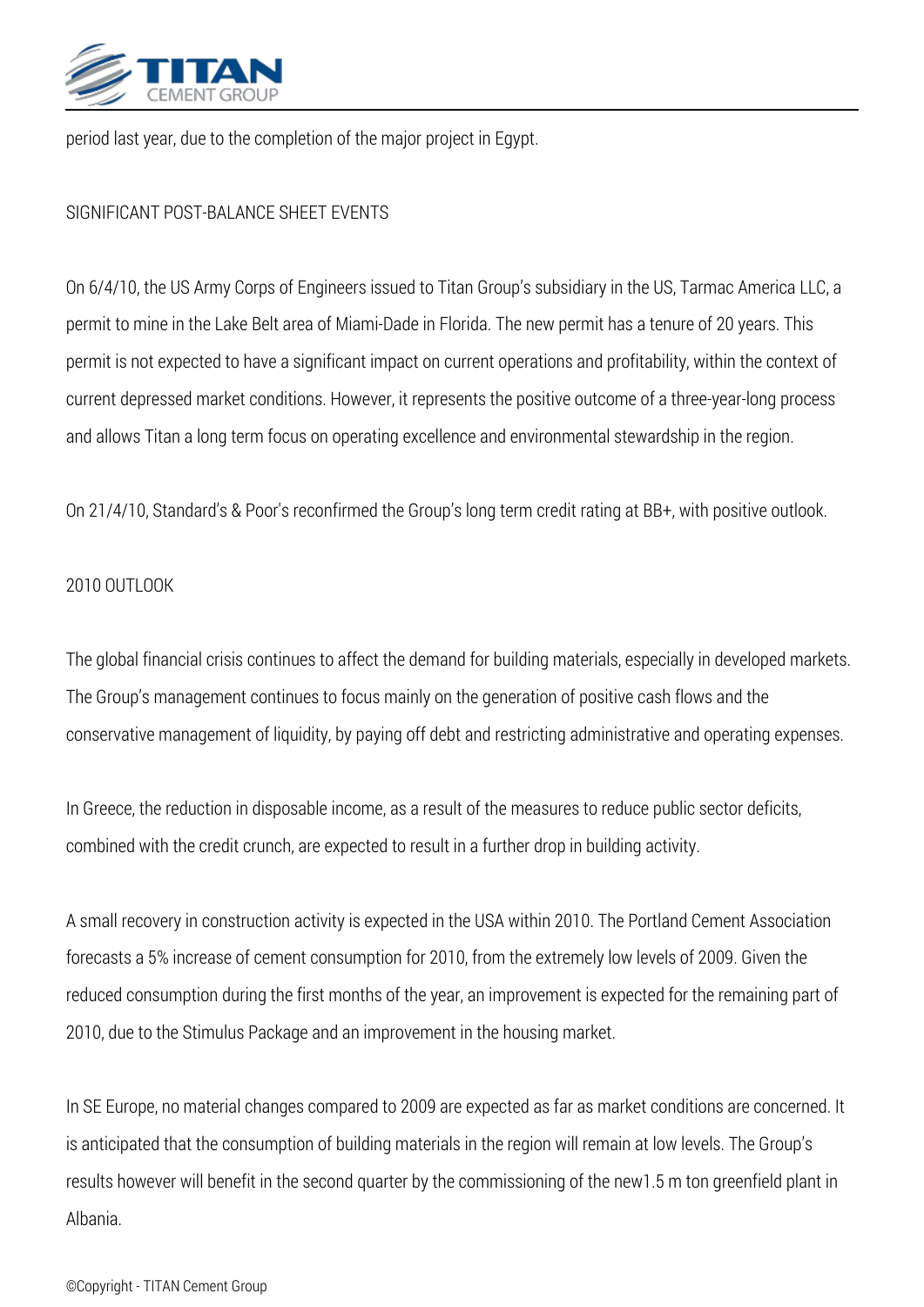

*In Egypt, a further increase in demand for cement is expected in 2010, but at a lower rate than in 2009. This fact, in combination with the operation of the new 1.5 m ton production line in the Beni Suef plant, is expected to have a positive impact on the Group's results in the region. In Turkey, the market is expected to partially recover in 2010.*

*The cost of solid fuels was lower during the first months of the year compared to last year's respective period. However, if fuel prices continue on their current upward trend, this will have a corresponding negative impact on Group results in the second half of 2010.*

*The completion of two important projects concluded recently, the plant in Albania and the new production line in Egypt, provide Titan with increased flexibility. The Group's cement production capacity is increased by three million tons in emerging markets, while the group is also able to plan for significantly lower capital expenditures in 2010 compared to the previous years.*

## *PARENT COMPANY (TITAN CEMENT CO. S.A.) FINANCIAL RESULTS*

*The turnover of the parent company amounted to €96 m, increased by 1%, while EBITDA amounted to €18 m, decreased by 4%, primarily reflecting the drop in domestic sales and the increase of exports. Net profits amounted to €7 million, increased by 98%, due to the decrease of finance costs by almost €5 m.*

*Titan is an independent cement and building materials producer with over 100 years of industry experience. Based in Greece, the Group operates in 8 countries, owning 13 cement plants. Throughout its history Titan has aimed to combine operational excellence with respect for people, society and the environment.*

*In 2009, the Group sold over 16 m. tonnes of cement and cementitious materials, 4 m. m3 of ready mixed concrete, 15 m. tonnes of aggregates and various other building materials like concrete blocks, dry mortars etc.*

*Detailed financial and other information is available on the Titan Group website: [www.titan-cement.com](http://www.titan-cement.com/)* 

*The above announcement was notified to the Athens Exchange, the HCMC and was also posted on the Athens*